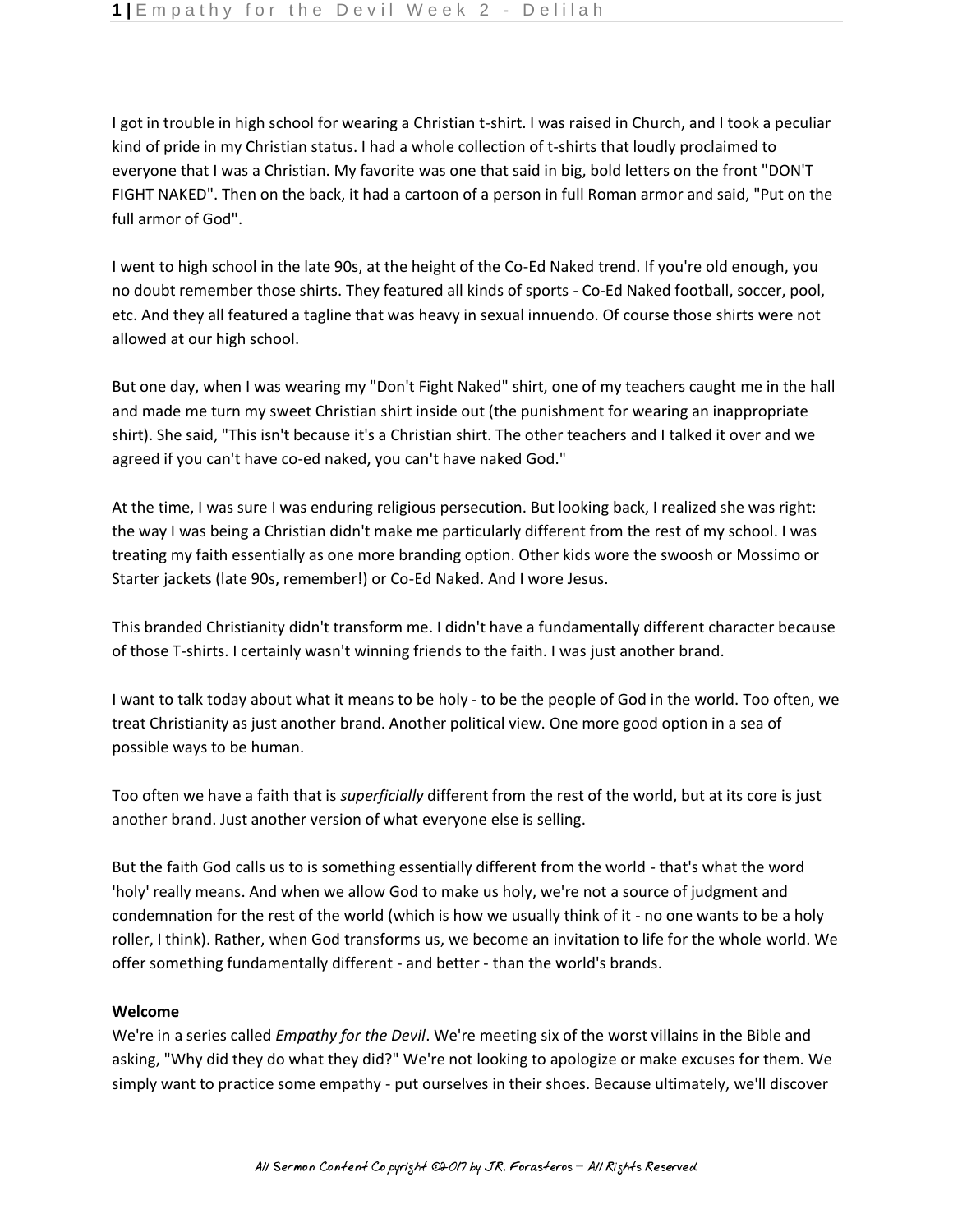we're more like them than we thought, and reflecting on their sin will illuminate the seeds of those same sins in our own lives.

[Scripture Slide 1] Today, we're going to meet the first femme fatale, the ultimate Black Widow. Her name is Delilah. Turn with me to Judges 16.

As you're turning there: the book of Judges is a strange, sad part of Israel's history. God has freed them from slavery in Egypt and led them through the wilderness. They've conquered the Promised Land, and now they're living as a loose confederation of 12 tribes (sort of like the USA was originally set up under the articles of confederation).

The book of Judges has a consistent cycle throughout the book: the people will quit following God (the way Judges says it is, "Everyone did what was right in his own eyes."). Then a neighboring tribe conquers them and oppresses them. So they repent and cry out to God. Then God raises up a deliverer, who is called a Judge, and this person rescues Israel from oppression. They're faithful… for a time. And then the cycle starts all over again.

We meet Delilah in the story of Samson, who is the last Judge in the book. Israel is being oppressed by the Philistines, and God raises up Samson as the rescuing Judge. Samson is essentially an ancient superhero - he has supernatural strength and a secret weakness: his strength comes from a sacred vow his parents took to make him a Nazarite. He's never allowed to cut his hair, and if he ever does, he'll lose his impossible strength.

Again and again, the Philistines try to kill Samson, and again and again, Samson defeats them. No matter how many times they face him on the battlefield, he utterly destroys them. So they turn to a woman named Delilah. Let's read together, beginning in verse 4:

Some time later Samson fell in love with a woman named Delilah, who lived in the valley of Sorek. The rulers of the Philistines went to her and said, "Entice Samson to tell you what makes him so strong and how he can be overpowered and tied up securely. Then each of us will give you 1,100 pieces of silver..."

Then Delilah pouted, "How can you tell me, 'I love you,' when you don't share your secrets with me? You've made fun of me three times now, and you still haven't told me what makes you so strong!" She tormented him with her nagging day after day until he was sick to death of it.

Finally, Samson shared his secret with her. "My hair has never been cut," he confessed, "for I was dedicated to God as a Nazirite from birth. If my head were shaved, my strength would leave me, and I would become as weak as anyone else."

Delilah realized he had finally told her the truth, so she sent for the Philistine rulers. "Come back one more time," she said, "for he has finally told me his secret." So the Philistine rulers returned with the money in their hands. Delilah lulled Samson to sleep with his head in her lap, and then she called in a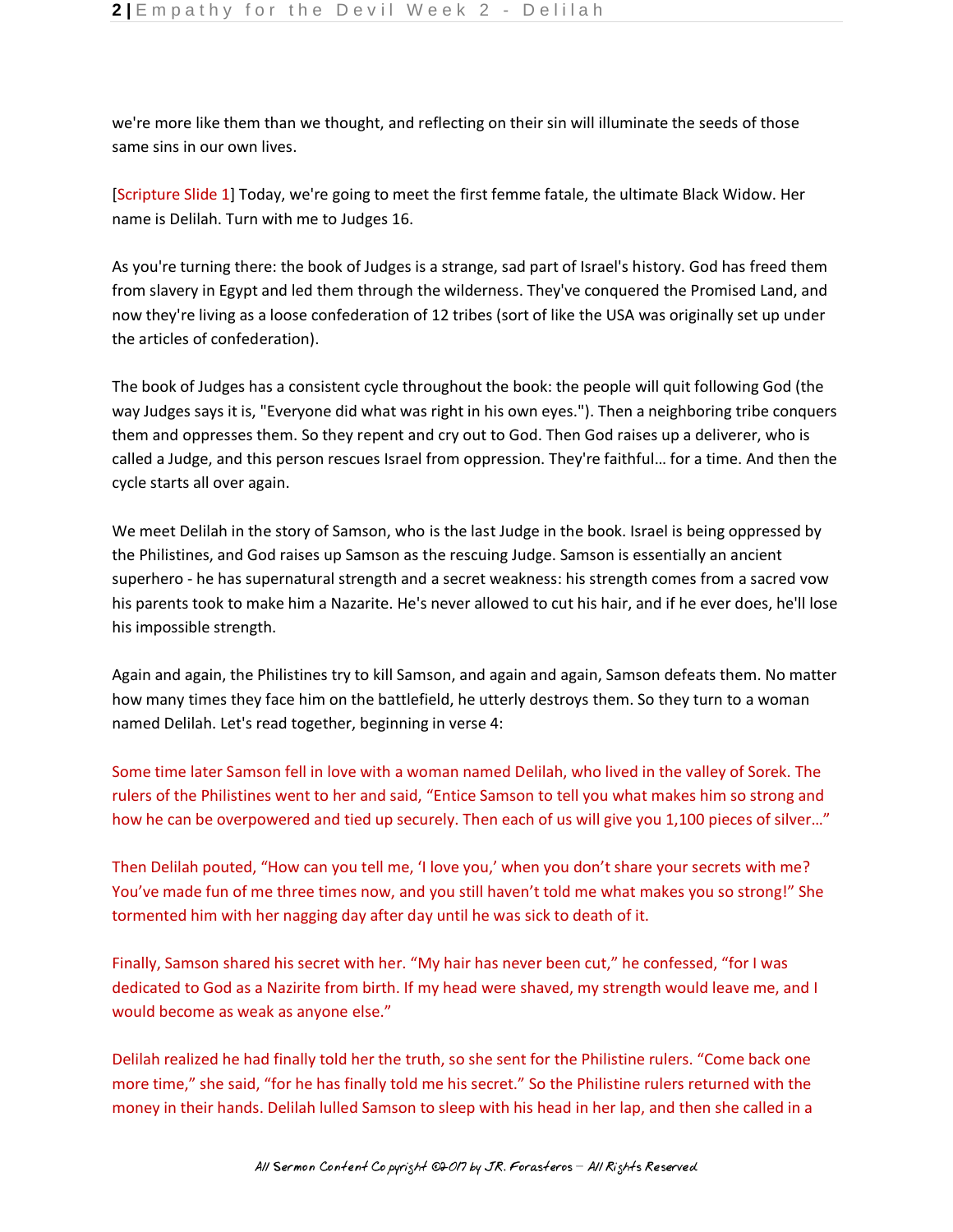man to shave off the seven locks of his hair. In this way she began to bring him down, and his strength left him.

Then she cried out, "Samson! The Philistines have come to capture you!" When he woke up, he thought, "I will do as before and shake myself free." But he didn't realize the LORD had left him.

So the Philistines captured him and gouged out his eyes. They took him to Gaza, where he was bound with bronze chains and forced to grind grain in the prison. -- Judges 16:4-5, 15-21

Delilah is the ultimate femme fatale. She entices Israel's invincible champion, tricks him into exposing his hidden weakness, and immediately betrays him into the hands of his enemies. She's a manipulative woman who uses sex as a weapon against God's chosen hero.

Except… Judges isn't actually all that concerned with Delilah. In fact, the book intentionally parallels Delilah with another woman named Jael we meet clear back in chapter 4. Jael comes into Israel's story during the time of the judge Deborah. When Deborah and her armies set their enemies on the run, the enemy king stumbles upon Jael's tent. Like Delilah, Jael is not an Israelite. Like Delilah, Jael entices him into her tent with promises of sex. And like Delilah, she puts him to sleep, treating him more like a baby than a lover. And finally, like Delilah, Jael does something to this man's head (instead of just a haircut, she drives a tentpeg into his skull and kills him!).

The author of Judges intends for us to notice these parallels. Because it raises a hard question: Why do we praise Jael as a hero and curse Delilah as a villain? They essentially did the exact same thing.

The answer is that we villainize Delilah not because of what she did, but who she did it *to*. Jael helped Israel's champion, so she's a hero. Delilah worked against Israel's champion, so she's a villain.

But if we press on that even further, we see that the book of Judges doesn't blame Delilah even for working against Israel, at least not directly. In fact, for the book of Judges, the real villain of the story is Samson.

What makes him the villain is that he refuses to be who God created and called him to be.

If you're familiar with the story of Samson and Delilah, that might come as a bit of a shock. I grew up in Sunday School always hearing the stories as though Samson was the hero.

And there's a lot to indicate that he *is* a hero. An angel announced his birth to his parents. And his name means "Sun" - he was to be a light in Israel's dark days. Then of course there's his impossible strength.

But if you read Judges 13-15, you see that Samson is actually a pretty rotten guy. He never once uses his strength to defend Yahweh or Israel. He only fights Philistines when he's angry. Worse, he doesn't keep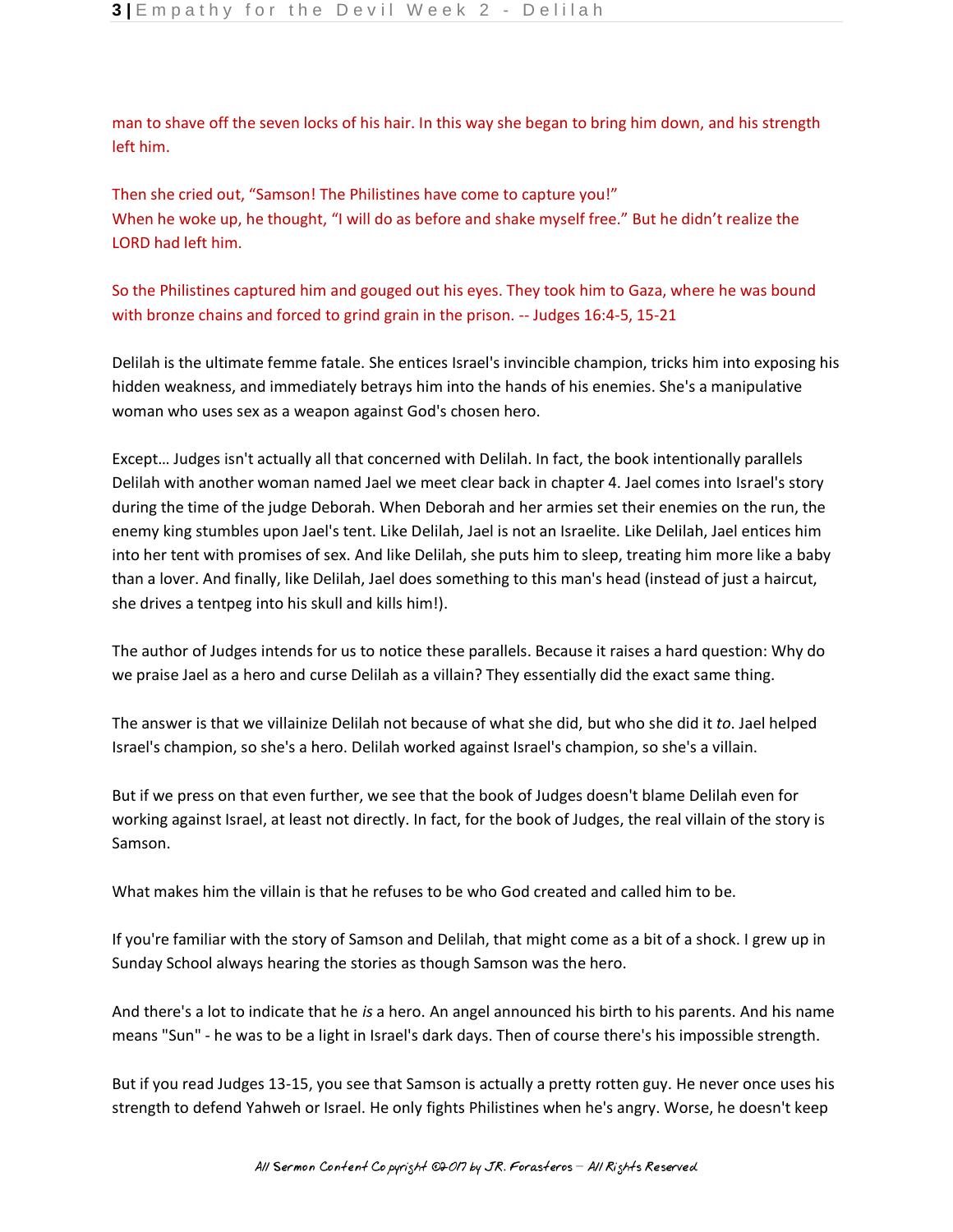Israel's Torah, the way God gave them to follow. Instead, again and again, Samson takes whatever he wants. Judges uses a number of phrases that have to do with what Samson sees - he takes a wife because she looks good to him. He eats honey out of the corpse of a lion (which is a big no-no for Israelites because corpses are unclean) because it catches his eye.

That's all very intentional. Because the book of Judges isn't just a cycle. It's also a downward spiral. The judges at the beginning of the book are faithful. They're people you can really look up to. But as you work through the book, they get worse and worse. Samson, as the last, is the bottom of the barrel. He has the most potential, and is the least faithful.

And remember that phrase Judges uses? "Everyone did what was right in their own eyes." Samson embodies that - he does whatever he wants. He gives no thought to God, to his own people, to the Philistines. He doesn't care about anyone but himself. He's basically the Tasmanian Devil, swooping into town, taking and destroying whatever he wants, and leaving.

So Samson embodies Israel's unfaithfulness. He represents everything that's wrong.

To be an Israelite was to believe that God created the world and put humanity in the world as God's images. From the beginning, we were to reflect God's light into the world (sort of like the moon reflects the Sun's light). We don't do that - we miss the mark, failing to be God's faithful images. So Israel was God's rescue plan. When God freed them from Egypt, God made a covenant with them - "if you will be my people, I will be your God. And I will make you a kingdom of priests."

Priests represent God to the people. And Israel was to be a whole nation of priests. God called them to represent God to the rest of the world - to all those neighboring tribes that kept oppressing them. Israel was meant to be the means by which the rest of the world knew about God. They were to be God's images in the world - a direct callback to the creation story.

Another way to say it: God gave Israel the secret to a fully human life. That's what the Torah was - it charted out the path we need to walk to live the way we were created to live. And when Israel followed God's way (rather than doing what was right in their own eyes), they became a light for the rest of the world, showing them the way to God.

That's what happened early in Judges, when a non-Israelite woman saw in Deborah the Judge and her people the righteous way of God. Because God's light reflected off Deborah onto Jael, she embraced God's way.

But by the time we get to Samson, the light of Israel has gone dark. The Sun of Israel isn't shining God's light. He's doing whatever he feels like. So none of the Philistines who encounter him see anything essentially different from the rest of the world. For all his great power, Samson is essentially just a different brand of warrior.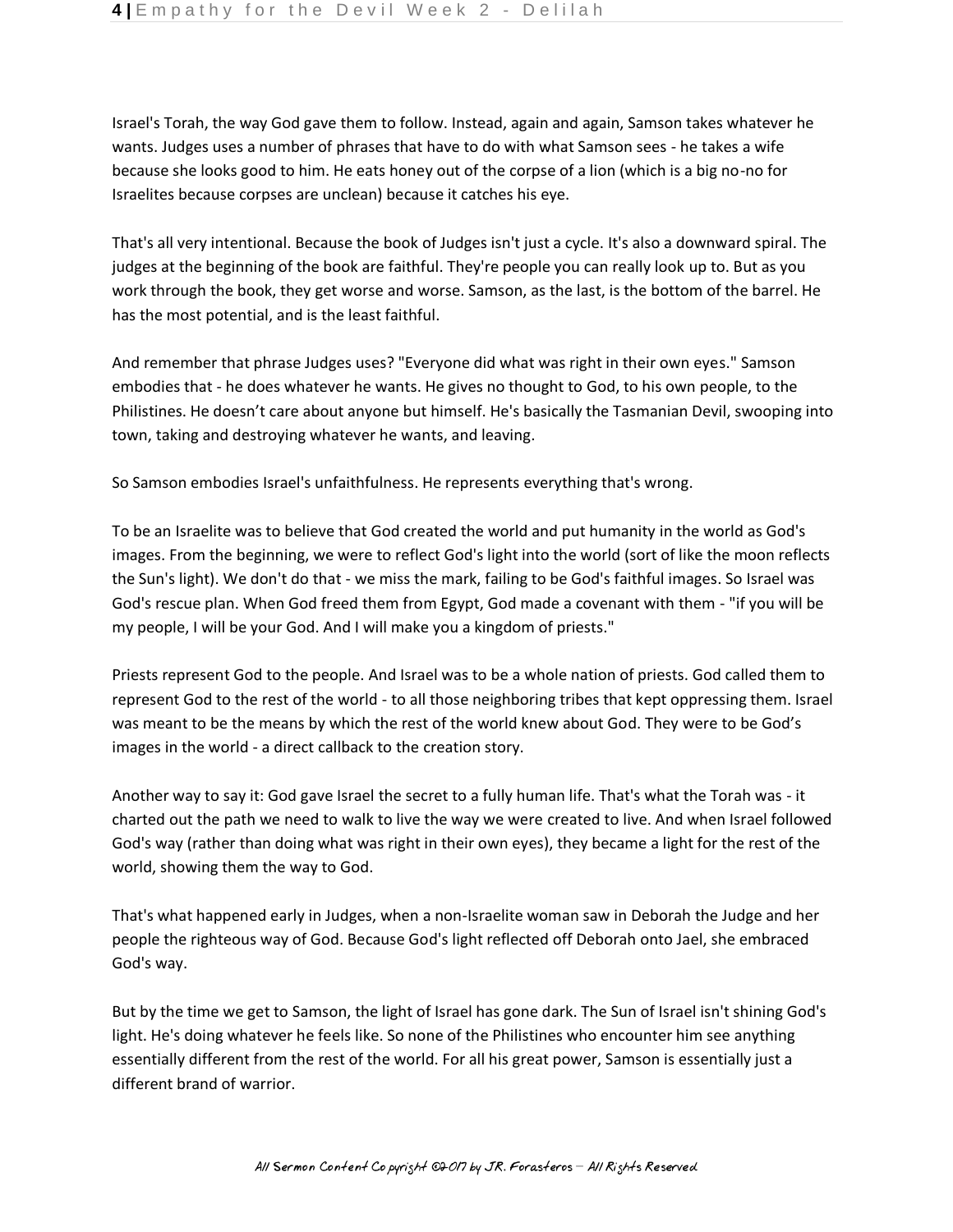Samson is meant to be the Sun, the light of Israel, shining light on the path of God's way. He's meant to embody Israel's holy vocation, to show Israel and the Philistines the way to be fully human.

But the light is dark. And in the end, the man who took whatever he saw was blinded, never to see anything again.

Friends, the Church is too often more like Samson than we care to admit. Rather than remain faithful to the way of God, rather than offer something truly different, we become just another optional way for people to invest their time.

Does the way we engage in politics actually look different here among us? Or are we just as divided and divisive as everyone else?

Does how we think and talk about race look different here among us? Or do we perpetuate injustice and polarization like those outside the Church?

Are we creating spaces for everyone to find God among us, or are we one more place people have to be fake, lest they are judged and condemned?

Do we trust the Spirit to change us? Or are we just another self-help group?

Do we take seriously God's command to rest, or are we just one more thing to fill up schedules, next to soccer practices and dance recitals?

Friends, what I love about Catalyst is our commitment not to be just another option in the world. We don't want to be the Christian T-shirt option for our community. What makes us different is not that we do our own Christian versions of everything, but that we are transformed by God's Spirit.

Imagine if Samson had been faithful to God's way. Imagine if he had been the sun of Israel, shining the light of God's way into the world.

How might Delilah's story have been different? Might she be remembered as a hero, like Deborah and Jael? Might she, if she had seen God's way, chosen God's way?

Friends, you and I are Samsons. God has called us to be God's images in the world around us. And God has gifted us to shine the light of God's life into the world.

What's at stake is not just you and me. We are surrounded by people who don't know God, who don't know the life God offers them. And they can be either Jaels or Delilahs. Of course, we can't make the decision for them, but we can show them the way. We can live lives that shine like the sun, bathing their world in the light of God such that they can see clearly the difference between the ways that lead to death and the way that leads to life.